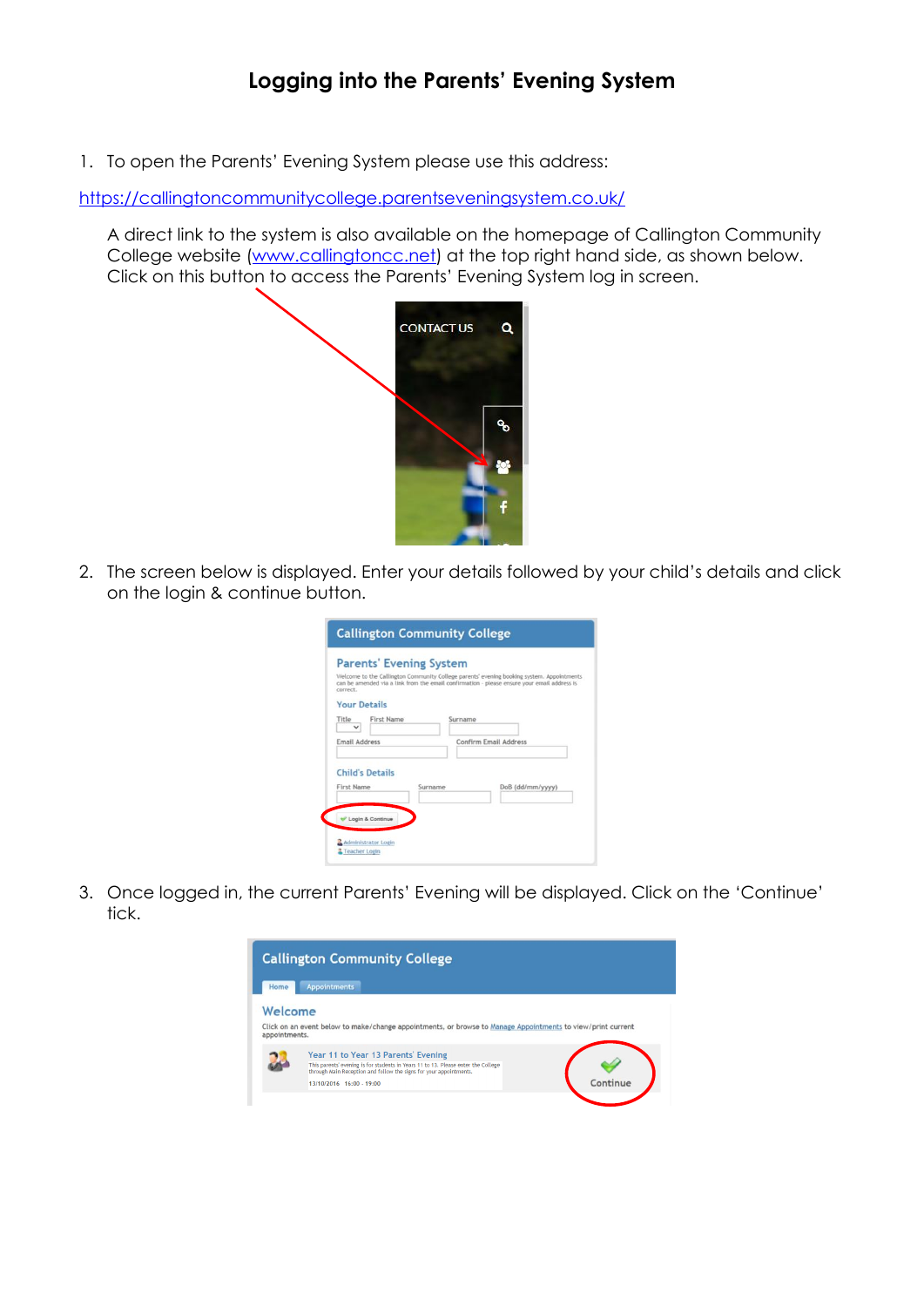4. The next screen lists your child's current teachers. [You can deselect any teachers you do not wish to see by un-ticking the boxes next to their name].

| <b>Callington Community College</b>                                                                                                                           |
|---------------------------------------------------------------------------------------------------------------------------------------------------------------|
| <b>Home</b><br><b>Appointments</b>                                                                                                                            |
| Choose Teachers for Year 11 to Year 13 Parents' Evening<br>Luke's teachers are listed below. If you don't wish to see a teacher, deselect them<br>their name. |
| Mrs P Bagshaw - English<br><b>Mr E Davis - PSHEE</b>                                                                                                          |
| <b>Mrs R Dunlop - Belief and Ethics</b>                                                                                                                       |
| <b>Mr L Franz - Maths</b>                                                                                                                                     |
| Mr A Murray - Sport BTEC                                                                                                                                      |
| <b>Mr C Neve - Construction</b>                                                                                                                               |
| <b>Mr I Smith - History</b>                                                                                                                                   |
| <b>Mr R Taylor - Chemistry</b>                                                                                                                                |
| <b>Miss A Williams - Phys Ed</b>                                                                                                                              |
| <b>Continue to Book Appointments</b><br>Cancel                                                                                                                |

Click 'Continue to Book Appointments' to take you to the Appointments page.

You will also see an option to add an additional teacher who may not currently teach your child. To use this function, click on 'Add a new teacher' and then select the teacher's department. **Contract Contract Contract** 

| Mrs A Wilson - Drama                    | <b>Add a Teacher</b>                                                                                          |
|-----------------------------------------|---------------------------------------------------------------------------------------------------------------|
| Add a new teacher                       | First select the department, then select the teacher from a drop down box which<br>will appear shortly after: |
|                                         | Select Department<br>$\blacktriangledown$                                                                     |
| Cancel<br>Continue to Book Appointments | Add Teacher<br>Cancel                                                                                         |

Select the teacher and click the 'Add Teacher' button

| <b>Add a Teacher</b>       |                          |                                                                                 |  |
|----------------------------|--------------------------|---------------------------------------------------------------------------------|--|
| will appear shortly after: |                          | First select the department, then select the teacher from a drop down box which |  |
|                            |                          |                                                                                 |  |
| <b>ICT</b>                 | $\overline{\phantom{a}}$ | Select ICT Teacher                                                              |  |
|                            |                          |                                                                                 |  |
|                            |                          | <b>Select ICT Teacher</b>                                                       |  |
|                            |                          | Ms J Barker                                                                     |  |
| <b>Add Teacher</b>         | Cancel                   | Mr J Evans                                                                      |  |

Additional bookings can then be made with this teacher.

5. Using the columns for each teacher and the rows for times, book a time for your meeting. NOTE: Green areas are free slots.

| Home      | <b>Appointments</b>                  |                                      |                                                                                                      |                                                   |                                  |  |
|-----------|--------------------------------------|--------------------------------------|------------------------------------------------------------------------------------------------------|---------------------------------------------------|----------------------------------|--|
|           | <b>Make Appointments</b>             |                                      | Year 11 to Year 13 Parents' Evening (13/10/2016).                                                    |                                                   |                                  |  |
|           | <b>Finished Adding Appointments?</b> |                                      | You can book 9 more appointments. If you're finished, please click here to save your appointments ar |                                                   |                                  |  |
|           | Mr I Smith<br>History (E17)          | Mr C Neve<br>Construction<br>(CHiiL) | English (E1)                                                                                         | Mrs P Bagshaw   Miss A Williams<br>Phys Ed $(E3)$ | Mr A Murray<br>Sport BTEC (E2) C |  |
| 16:00     | $= 32$                               |                                      |                                                                                                      |                                                   |                                  |  |
| 16:05     |                                      |                                      |                                                                                                      |                                                   |                                  |  |
| 16:10     |                                      | <b>Book</b>                          | <b>Book</b>                                                                                          | <b>Book</b>                                       | <b>Book</b>                      |  |
| 16:15     |                                      | <b>Book</b>                          | <b>Book</b>                                                                                          | <b>Book</b>                                       | <b>Book</b>                      |  |
| $16 - 20$ |                                      | <b>Book</b>                          | <b>Book</b>                                                                                          | <b>Book</b>                                       | <b>Book</b>                      |  |
| 16:25     |                                      | <b>Book</b>                          | <b>Book</b>                                                                                          | <b>Book</b>                                       | <b>Book</b>                      |  |
| 16:30     |                                      | <b>Book</b>                          | <b>Book</b>                                                                                          | <b>Book</b>                                       | <b>Book</b>                      |  |
| 16:35     |                                      | <b>Book</b>                          | <b>Book</b>                                                                                          | <b>Book</b>                                       | <b>Book</b>                      |  |
| 16:40     |                                      | <b>Book</b>                          | <b>Book</b>                                                                                          | <b>Book</b>                                       | <b>Book</b>                      |  |
| 16:45     |                                      | <b>Book</b>                          | <b>Book</b>                                                                                          | <b>Book</b>                                       | <b>Book</b>                      |  |
| 16:50     |                                      | <b>Book</b>                          | Book                                                                                                 | <b>Book</b>                                       | <b>Book</b>                      |  |